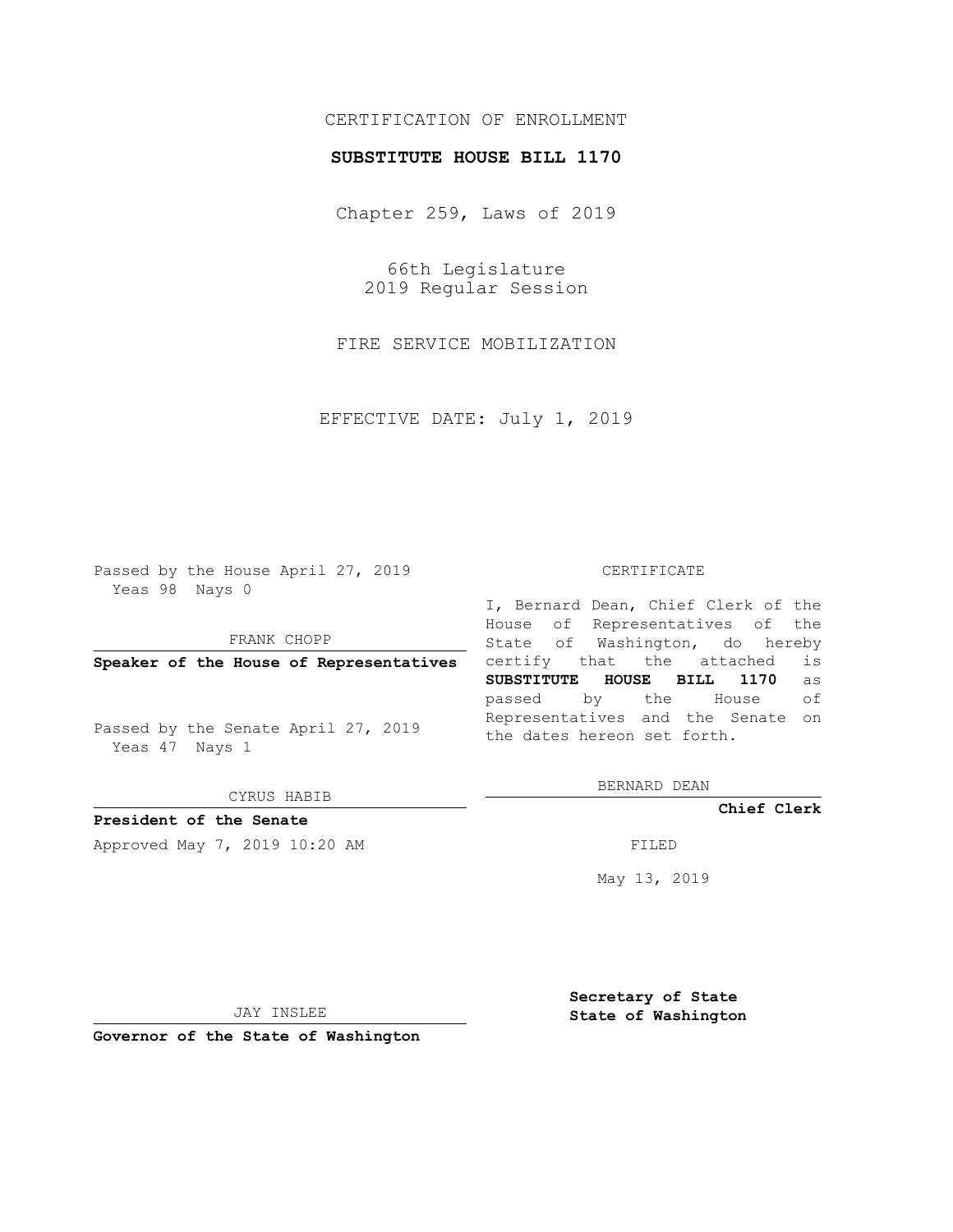### **SUBSTITUTE HOUSE BILL 1170**

AS AMENDED BY THE CONFERENCE COMMITTEE

Passed Legislature - 2019 Regular Session

# **State of Washington 66th Legislature 2019 Regular Session**

**By** House Housing, Community Development & Veterans (originally sponsored by Representatives Griffey and Goodman)

READ FIRST TIME 02/01/19.

1 AN ACT Relating to fire service mobilization; reenacting and 2 amending RCW 43.43.960; repealing 2015 c 181 s 5 (uncodified); 3 providing an effective date; and declaring an emergency.

4 BE IT ENACTED BY THE LEGISLATURE OF THE STATE OF WASHINGTON:

5 **Sec. 1.** RCW 43.43.960 and 2015 c 181 s 2 are each reenacted and 6 amended to read as follows:

7 Unless the context clearly requires otherwise, the definitions in 8 this section apply throughout this subchapter.

9 (1) "All risk resources" means those resources regularly provided 10 by fire departments, fire districts, and regional fire protection 11 service authorities required to respond to natural or man-made 12 incidents, including but not limited to:

- 13 (a) Wild land fires;
- 14 (b) Landslides;
- 15 (c) Earthquakes;
- 16 (d) Floods; and
- 17 (e) Contagious diseases.

18 (2) "Chief" means the chief of the Washington state patrol.

19 (3) "Fire chief" includes the chief officer of a statutorily 20 authorized fire agency, or the fire chief's authorized 21 representative. Also included are the department of natural resources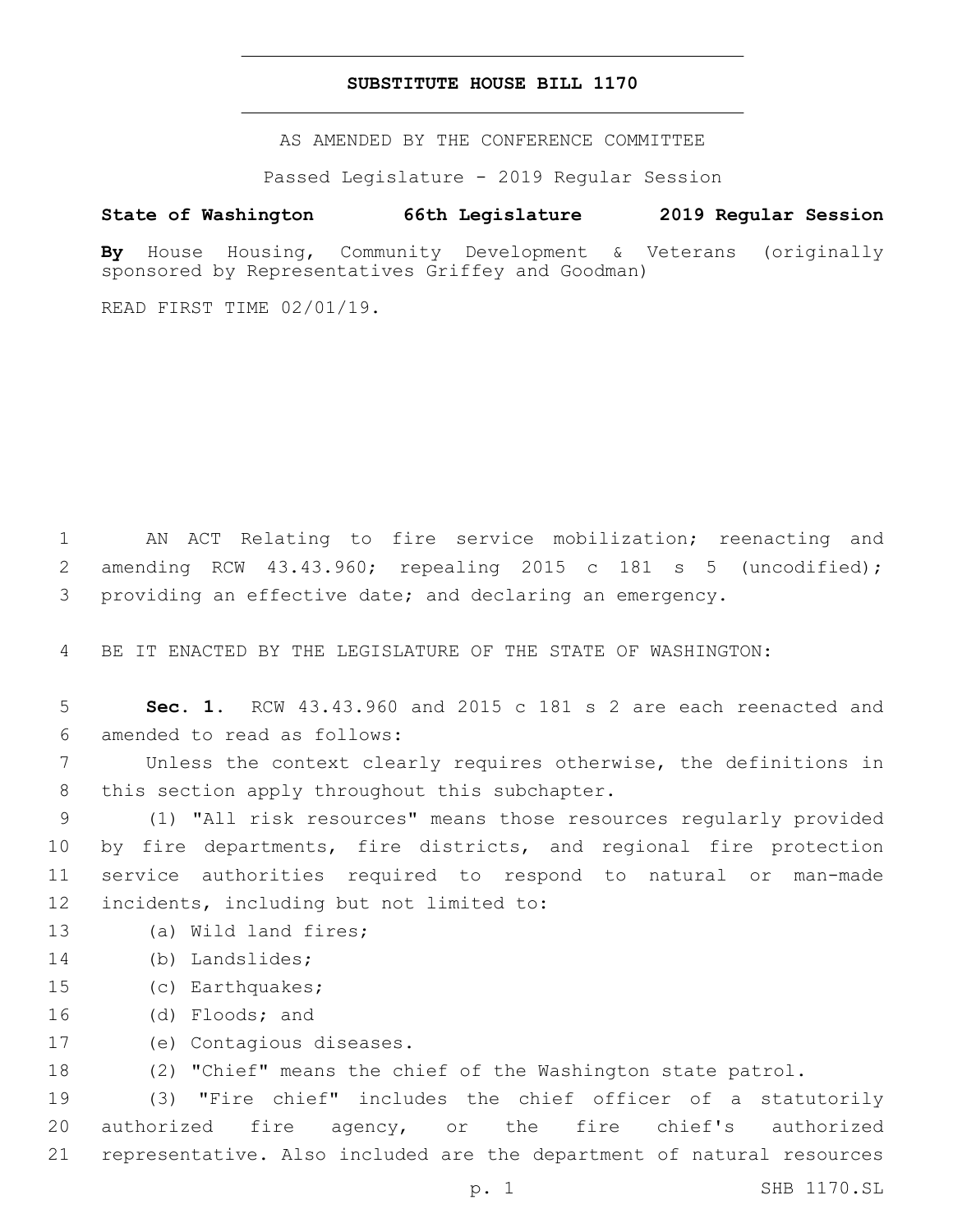fire control chief, and the department of natural resources regional 2 managers.

 (4) "Jurisdiction" means state, county, city, fire district, regional fire protection service authority, or port district units, 5 or other units covered by this chapter.

 (5) "Mobilization" means that all risk resources regularly provided by fire departments, fire districts, and regional fire protection service authorities beyond those available through existing agreements will be requested and, when available, sent in response to an emergency or disaster situation that has exceeded the capabilities of available local resources. During a large scale emergency, mobilization includes the redistribution of regional or statewide risk resources to either direct emergency incident assignments or to assignment in communities where resources are 15 needed. ((Fire department)) All risk resources may not be mobilized to assist law enforcement with police activities during a civil protest 17 or demonstration, or other exercise by the people of their constitutionally protected First Amendment rights, or other protected 19 concerted activity, however, fire departments, fire districts, and regional fire protection service authorities are not restricted from providing medical care or aid and firefighting when mobilized for any 22 purpose.

 When mobilization is declared and authorized as provided in this chapter, all risk resources regularly provided by fire departments, fire districts, and regional fire protection service authorities including those of the host fire protection authorities, i.e. incident jurisdiction, shall be deemed as mobilized under this chapter, including those that responded earlier under existing mutual aid or other agreement. All nonhost fire protection authorities providing resources in response to a mobilization declaration shall be eligible for expense reimbursement as provided by this chapter 32 from the time of the mobilization declaration.

 This chapter shall not reduce or suspend the authority or responsibility of the department of natural resources under chapter 35 76.04 RCW.

 (6) "Mutual aid" means emergency interagency assistance provided without compensation under an agreement between jurisdictions under 38 chapter 39.34 RCW.

 (7) "State fire marshal" means the director of fire protection in 40 the Washington state patrol.